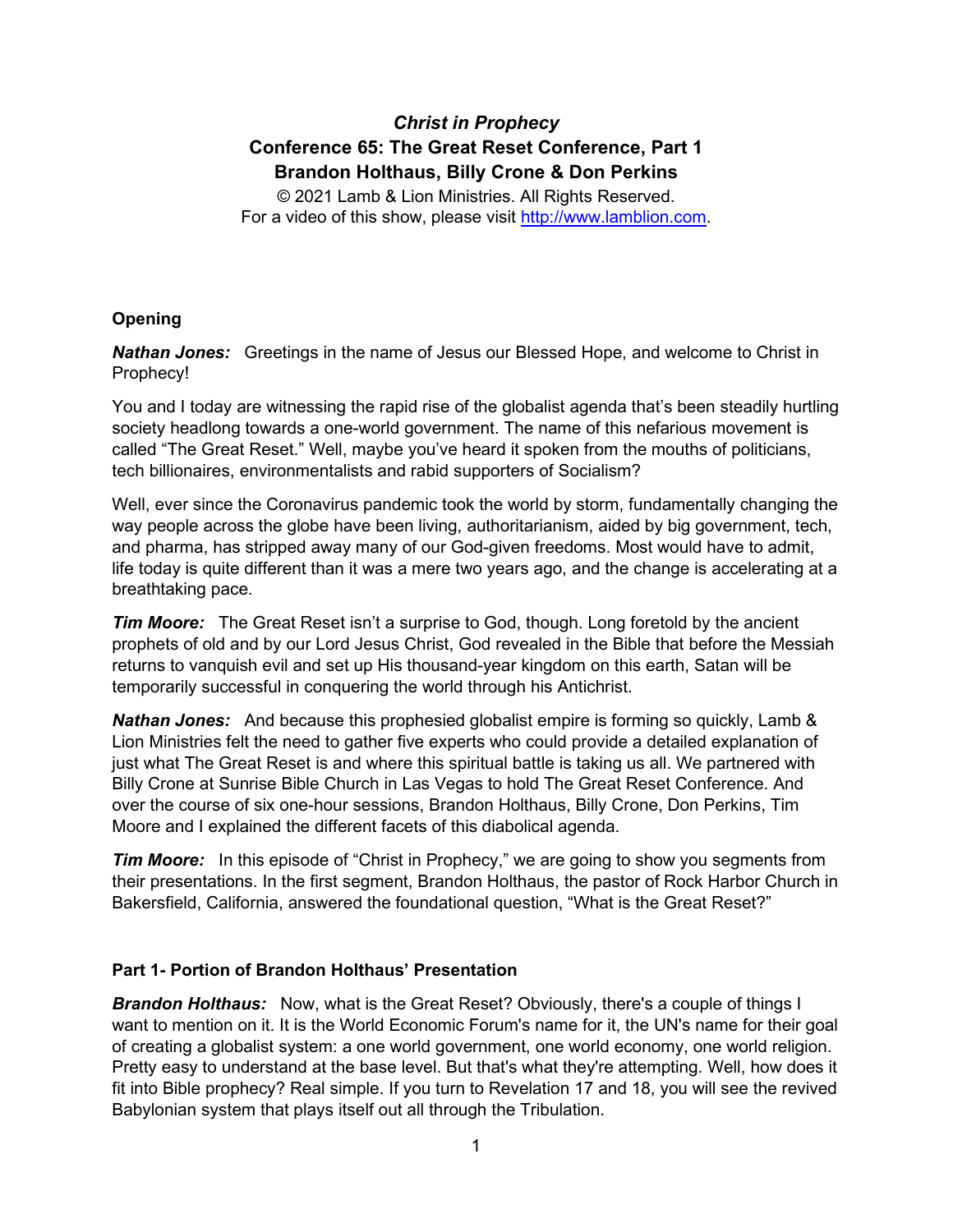And then just to use this verse, Revelation 18:3, it says, "For all the nations have drunk the wine of the wrath of her," the whore of Babylon, the religious aspect of her, her fornication. The kings of the Earth, that would be the politicians, the leaders, the globalists have committed fornication with her. And the merchants of the earth, the businessmen, Big Tech, Big Corp have had become rich through the abundance of her luxury. So, there is the key aspect. There's the three-legged aspect of the Babylonian system. And so, there's the system, the merchants of the world they are big business. They are your Mark Zuckerberg's. They are your Amazon. They are all these big corporations and big tech that are involved in this. Blackstone, other kinds of major corporations. international corporations. The kings, obviously, rulers, politicians, global elites, they're all involved in this.

And then the religious aspect is among us today. The religious aspect can be called lawlessness or 180ism. Now, why did I say that? Because lawlessness doesn't mean anarchy, it simply means that they're going to do everything opposite of what God says. God says this is right; they say this is wrong. It's 180ism. That's the system of lawlessness. So that's why you see wokeism about everything. You see the pushing of immorality. And then when you act like they want you to act, that cleanses you from all their sins.

The way you atone in their system is bow a knee and proclaim that they have the truth, and you have to submit to their values. That's how you get cleansed. If not, they cancel you. This is the way it goes in the Babylonian system. They have their own set of morality. They have their own high priest class. They have their own sacrifices. And they have their own infidels. That means you and I, we are the infidels in that system. But it is satanic.

Who's involved? I won't go through all of this, the World Economic Forum, billionaires, politicians, leaders of nations, international bankers, world leaders, United Nations, big tech, big corp, education, media, International Monetary Fund, prominent global organizations IMF World Bank, Royal Institute of International Affairs, Council of Foreign Relations, the Trilateral Commission, the Bilderberg Group, NATO and hundreds of other NGOs. This is a monolith.

You must understand they have all of this, in control. And that shows you that God has been allowing this to build and get to this point. Why? Because He's going to allow this system to enact itself through the Tribulation. But we're seeing the set up. They are ready to go.

How long has this been in the making? Like I mentioned, it goes all the way back to Nimrod and the Tower of Babel, God dispersed them through the changing of the languages. But here's what they needed. They needed, technology, which a lot of them didn't have, in order to control the entire world, you have to have the technology to do it. To track people, to know what they're buying and selling, you have to know that.

You have to have control. Look at the organizations I just showed you. They're in control, right? They had to have the money with the latest billionaires that have come on the scene, and the old billionaires being combined into one, they have the force of money.

How are you and I going to compete? Or is this world going to compete against someone that has billions of dollars like Zuckerberg, or Bezos, or any of those types of guys. The Rothschilds, all those other older types of wealthy people. For goodness sakes, guys, they're sending their own rockets into space. They just sent up William Shatner into space. Right? 90 years old. And but what did it do? It showed you they have that kind of money more than NASA has. They have it.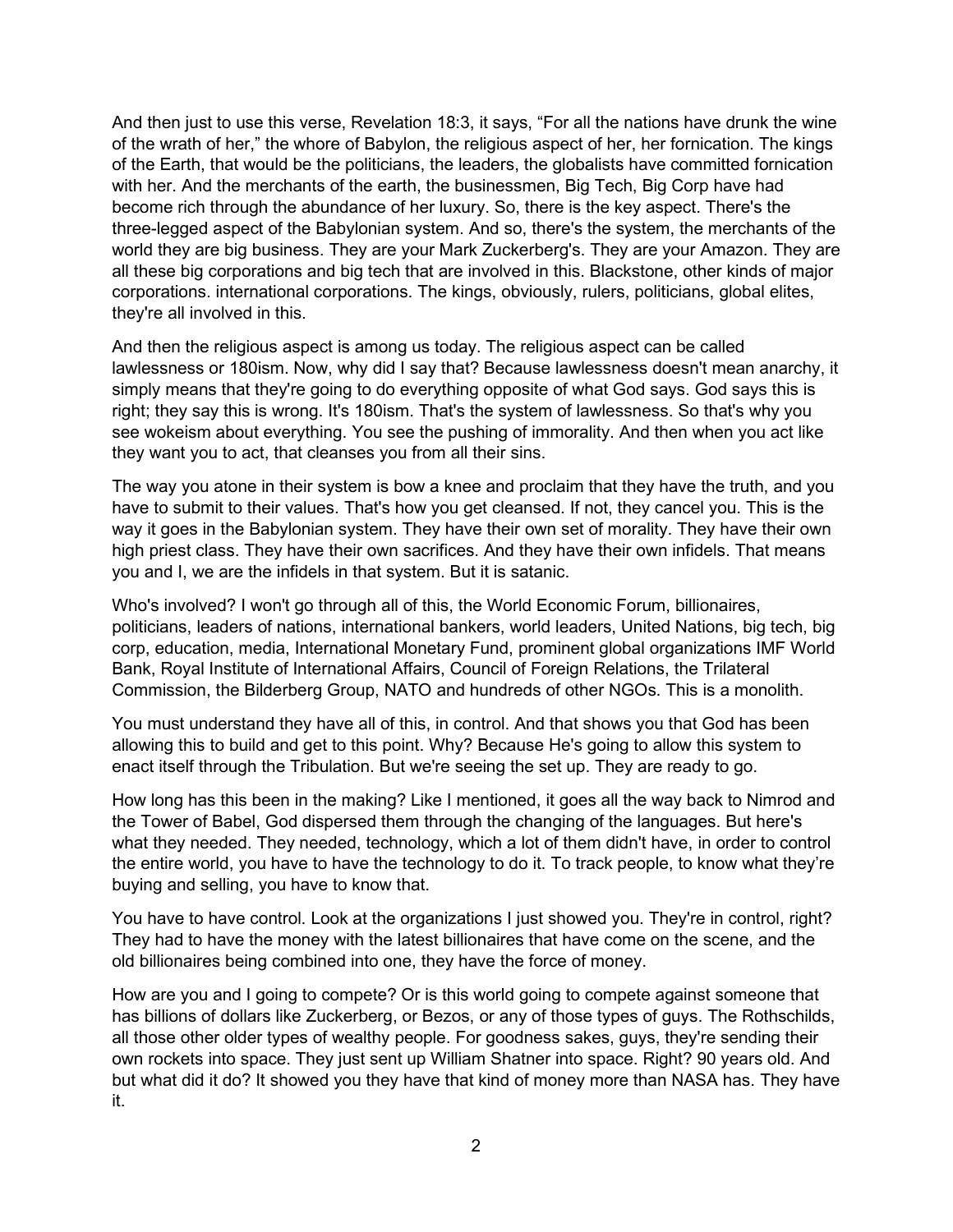And what they needed is a catalyst to set this all in motion, to cause fear and panic in people. And so, what they did, they manufactured a crisis and they got what they wanted, and they're not going to stop.

Other names, it goes by Agenda 21, Agenda 30, The Green New Deal, The Fourth Industrial Revolution. Other catch phrases that you might have heard The New Normal. That means they're telling you you're not going back to your life. We see a lot of Christians who are Laodicean that think, oh, I'll just comply with the government and then I'll get my little life back. No, you won't. They're not letting you have your life back. This set in motion a whole new paradigm. A whole new way that they're going. And they're not coming back. They're not relinquishing their power. They're not giving it back to you and I. Once they take your liberties, they never give it back.

Build Back Better. Have you heard that term? Yeah, I think you have. Now, Biden didn't come up with that because he was creative, they stole that from the U.N. and the other international organizations that were using this term a long time ago. And they've been using it. It's clunky. It doesn't sound right but Build Back Better means they're going to build the Babylonian system, whether they know it or not. That's what their intent is.

Internationalism. Reimagined. Reinvent Capitalism. They're going to destroy capitalism here in America, by the way. Stakeholder Capitalism is what they want. Stakeholder Capitalism, our speakers will talk about that. But it's the idea of they need to be part of the woke system, the ESG system, and they have to contribute to all kinds of woke causes. New Social Contract. Restructuring Society. Equitable. Have you heard that phrase yet? They don't want equal opportunities; they want equal outcomes. That's a form of communism, socialism, and Marxism. That's what they're going to push. Global Economy. What's their goals by 2030 is their goal, but they're wanting to have it sooner. And I think they're probably going to get it sooner with all the power and money that they have.

## **Part 2**

*Nathan Jones:* Brandon went on to analyze the five political strategies the powers behind the Great Reset have been implementing so successfully in the effort to move the nations closer towards globalism. Billy Crone of Get a Life Ministries will now divulge the economic aspect of this satanic plan.

## **Portion of Billy Crone's Presentation**

**Billy Crone:** And I'm telling you folks, one of the biggest signs right before our very eyes is this thing that's going on right now in our world, all across the world, and that's this Great Reset aspect. And so far in our conference, we've already seen if you're here last night, what the Great Reset is. And then we saw the technology and the culture of the Great Reset. So, my question today is, do they have the economics to pull it off?

Now, unfortunately, the answer is not only yes as we're going to see in great detail, but believe it or not, we were warned about this coming in the Bible nearly 2,000 years ago. But as always, don't take my word for it. Let's listen to God's. Open your Bibles to Revelation 13. Revelation 13. And we're going to take a look at what is the Antichrist and the false prophet going to do? And does this have anything with what's going on right now, this thing called the Great Reset? Okay,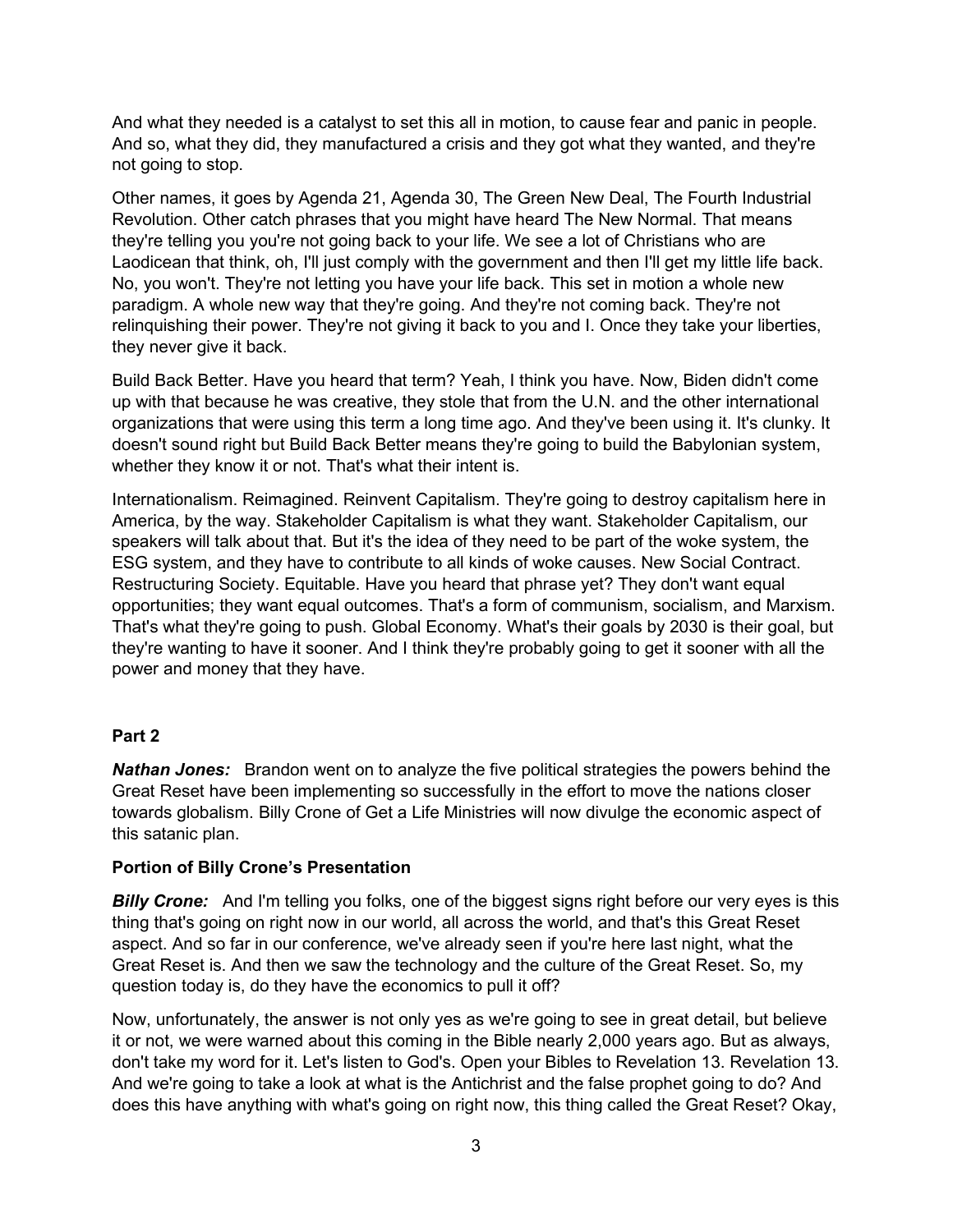Revelation 13, we're going to read versus 11 through 17. And if you find the dictionary, what do you do? Hang a left. That's right. But let's go ahead and stand as we read God's Holy Word. Revelation 13, verse 11 through 17.

The beast out of the earth. You got the false prophet. And you got the Antichrist. Let's take a look at what they're going to be doing in the seven year Tribulation. But this is what the Scripture says. "Then I saw another beast coming out the earth, he had two horns, like a lamb, but he spoke like a dragon." The dragon is defined as Satan in the text. So, this is a false prophet. He too, like the Antichrist is inspired by Satan himself. "And he exercised all the authority of the first beast, the Antichrist, on his behalf. And he made the earth, and its inhabitants worship the first beast whose fatal wound had been healed. And then he performed these great miraculous signs, even causing fire to come down from Heaven to earth in full view of man." And because of these signs, he was given power to do on behalf of the first beast, the Antichrist.

"He deceived the inhabitants of the earth and he ordered them to set up an image and honor the beast who was wounded by the sword and yet lived. And he was given power to give breath to the image of the first beast so that it could speak and cause all who refused to worship the image to be killed." And here you go. And he also forced how many? Everyone. Every aspect of society. The context is global. He forced everyone around the planet and he breaks it down there into categories. "Small and great, rich and poor, free, enslaved." To receive a what? "A mark." On his specifically where? "Right hand or forehead." Aren't you glad we see no signs of people being interconnected with their body parts for making payment? It's called biometrics. Bible calls it Mark of the Beast. We're being warmed up for this.

But anyway, he received a mark on his right hand or his forehead. Why? So that no one, how many? "No one on a global basis could buy or sell unless he had the mark, which is the name of the beast or the number of his name." You may be seated.

But the Bible's very clear, folks, if you're not familiar with this passage, I hope you are. But just in case you're not, the Bible says there really is going to come a day in the seven year Tribulation, when all the earth, all the inhabitants of the earth are going to be under the universal economy or the Antichrist monetary system. It says it right there. This guy in cohorts with the false prophet, the false religious leader. I wonder who that's going to be?

Did you say it rhymes with the Pope? I don't know who it is. Right. But hey, if it ain't the Pope, he's trying really hard to get the job. But anyway, that's right. But anyway, that's another subject. But anyway. But I'm not predicting who that is. But anyway, but he's going to be working with the Antichrist, this false religious leader. They're going to control literally all the buying and selling, the whole economy, all the transactions on the planet. And it isn't just they're going to be doing that. What does it say? This is going to be a, listen, a satanically inspired system. And you don't want to be a part of it. And realize it, that folks or not, this is what is happening. The groundwork is being laid with this thing called the Great Reset. That's what it's all about.

They can call it the Great Reset, but it really is them building this global economy to merge into this Mark of the Beast system we just read. In fact, every time you see, and I encourage you, and when you see this phrase, Great Reset, hear it, translate it for this, the rise of the Antichrist kingdom, because that's what's going on. Very plainly. But let's go specifically to this universal economy, they control the buying and selling. Do these guys, it's obvious that this is what they're planning to do, but are they really that close to pulling it off? Yeah. And we're going to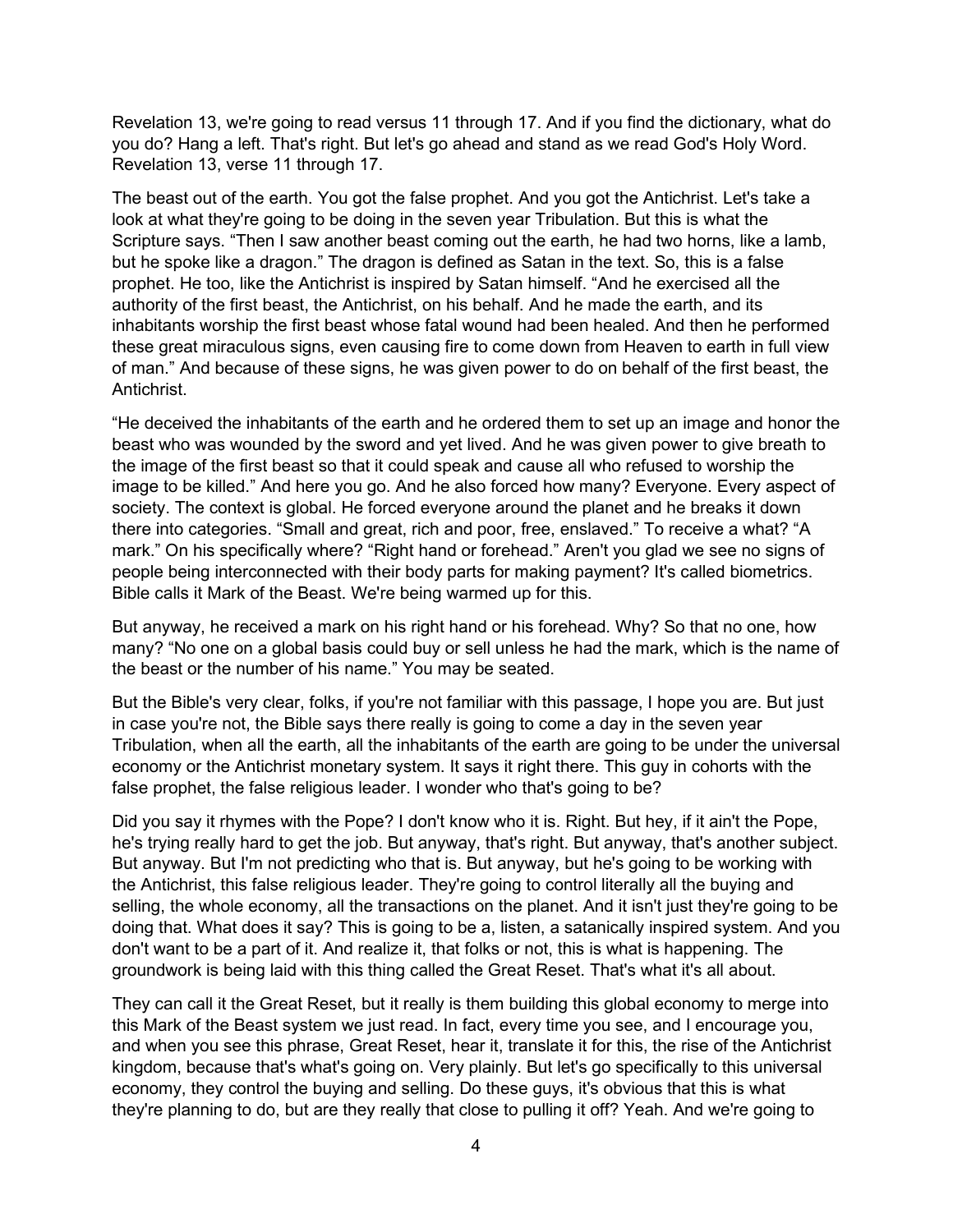see that in three different ways. And not coming folks, the first way we know they're ready to pull this off, this Mark of the Beast system is the machinery is already in place. Not 50 years down the road. It is already in place.

These guys have been working for decades and it's now come to fruition. Total absolute economic control of the whole planet. In fact, folks, if you think about it, we take it for granted. All of our economies right now are interconnected globally. Used to be we were completely independent. Hey, who cares what happens to Russia or the gas prices over there, or the economy of Japan or China, whatever. Not anymore. What we do affects the world, what the world does affects us. It's already interconnected. It's not coming, it's already done.

And not just that, how we're already connected economically and dependent upon each other, and they force us to have to work together. But they've laid the machinery in place to control literally the whole world's economy. Revelation 13. Let me demonstrate that to you. We already have, not coming. We already have a universal bank. It's been in place for quite some time called the World Bank. Hello? What bank? World Bank. I mean, it's pretty obvious, right? Which is the world's leader of lending money to nations around the planet.

But wait a second. If you're going to have a universal bank, then you need a universal lending institution to disperse those loans, right? Well folks, what do you think the function of this thing is? If you've ever heard of it, it's been in a function for a while. It's called the International Monetary Fund, which they oversee the world's financial system. They even fix the exchange rate. And so that's already in place.

But wait a second. If you're going to have a universal lending institution, then you need to have some sort of a universal money exchanger to funnel all this money to the different countries, right? Well folks, what do you think we have this? It's called SWIFT. It's a universal banking system, been in place for a long time, which automatically makes sure that all the different money transactions match all the different world's currency.

Well, wait a second. If you have all that in place, you got this universal money exchanger, but what about those people who don't listen to the World Bank, or the IMF, or they don't pay their loans on time? You need some sort of a universal strong arm to punish those who don't obey your world banking system. Well, folks, what do you think this thing's in place for? It's been in place for a long time. The what? World Trade Organization. It's been in place. And these guys, they not only set the trading rules for the world, but they punish people who do not obey their rules with billion dollar fines, including the United States of America.

In fact, if you just saw the news recently, what did Biden just say? We're working with the WTO, because they're a part of the system. But here's my point. The machinery for this global, connected system, Revelation 13, it's already here. It's not coming. It's already here. It's already been here for a while. In fact, if you've been paying attention, what they did to further connect us is with all these treaties all over the world. The treaties were designed to interconnect all our planet and tie them in together. Let me give you the trail on that one.

The first big major treaty to tie us all together economically was this one called GATT. And this was in 1944, General Agreement on Tariffs and Trade. And it was to quote "help liberalize world trade." Well, you can call liberalize all you want, but basically it was to start to tie the countries together economically. That was back in 1944. Then 50 years later we had the other big major one, and that was NAFTA. Turn to somebody and say, "Thank you, Bill Clinton."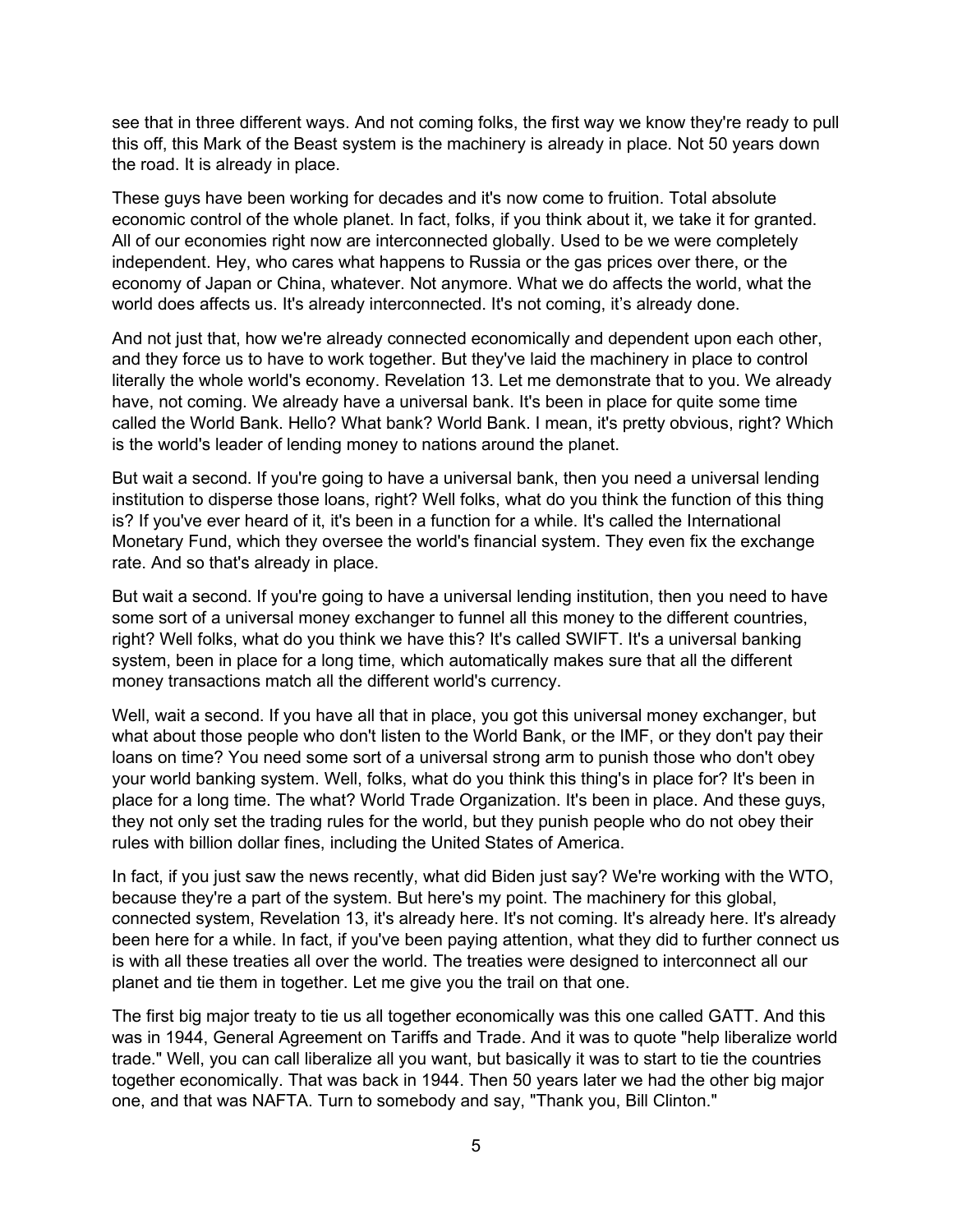And NAFTA was the North American Free Trade Agreement. And here's where it begins to speed up. Ten years after that in 2004, they came out with what was called CAFTA, the Central American Free Trade Agreement combining Central American countries. And then the very next year, boy, they just came out with another one was called the FTAA, or the Free Trade Agreement of the Americas, which listen, proposes to encompass the whole Western hemisphere in all their economies. And then it began to go nuts all over the world and tie literally every country together.

First there was the AFTA, the Asian Free Trade Agreement. There was APTA, the Asian Pacific Trade Agreement. There was SICA, the Central American Integration System. The other ones are proposed are the CEPTA, the Central European Trade Agreement, COMESA, the Common Market for Eastern and Southern Africa. GAFTA, the Greater Arab Free Trade Agreement. SAFTA, the South Asia Free Trade Agreement. And even TAFTA, the Trans-Atlantic Free Trade Agreement. And on and on and on it goes.

## **Part 3**

*Tim Moore:* Billy went on to explain the financial mechanisms that are moving the world towards a cashless, socialistic society. Don Perkins of According To Prophecy Ministries will now reveal from the book of Revelation just what the Great Reset will look like once fully implemented as the Antichrist's empire.

## **Portion of Don Perkins' Presentation**

**Don Perkins:** What does the Scriptures teach us about this man of sin? This coming world leader? This government that's going to be ruled by this Antichrist.

In 2 Thessalonians 2:3, listen what it says about him. It says, "Let no man deceive you by any means: for that day should not come, except there comes a falling away first." He is talking about the apostasy of the last days. That is happening now. The apostasy. "And that man of sin be revealed, the son of perdition." Here Paul, under the unction of the Holy Spirit reveals that in the near future that there will be a man of sin who will be revealed. And I talk a little bit more about these titles in a little bit.

In John 5:43, Jesus, our savior said this, he said, talking to his Jewish brothers, He said, "I come in my Father's name, and you receive me not." Jesus said, "If another come in his own name, him you will receive." Here Jesus prophesied to his Jewish brothers, another is going to come and him you will receive. The Jewish people we know, it has been prophesied, they will receive this Antichrist. It's a future event that's going to happen, but it's been prophesied. They will receive him as their messiah.

First John 2:18-22, listen to this, John wrote, He said "Little children, it is the last time: and as you have heard, that antichrist shall come. Even now, there are many antichrists; whereby we know that it is the last time. Who is a liar, but he that denied that Jesus is the Christ? He is antichrist, he that denied the Father and the Son."

Now this is amazing here. The Apostle John wrote here that we are in the last time, and during this time, the scripture prophesied that there is an antichrist, a literal man who's coming. But he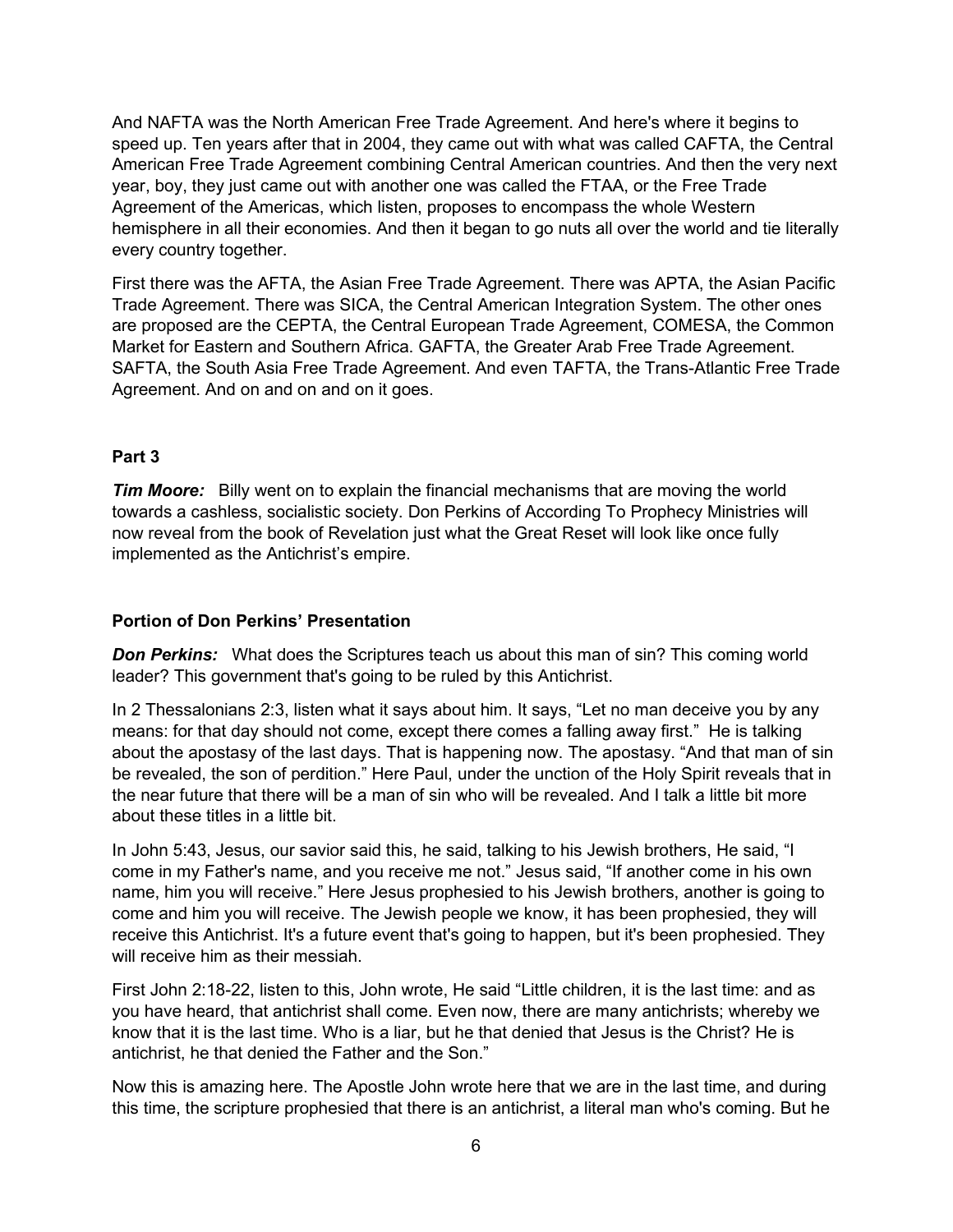also said there are many antichrists that are out there. It is an antichrist spirit, we are going to see in a few minutes, was controlling these world leaders, these governments, these globalists, these socialist, these communists. You think about it. Who in their right mind would make these kind of decisions? These people are controlled by a demonic spirit. They're controlled by this antichrist spirit. And again, things are being set up in our times, and again, we must see where we are and understand it.

In 1 John 4:1-3, John wrote, "Beloved, believe not every spirit, but try the spirits whether they are of God: because many false prophets are gone out into the world. Hereby know ye the Spirit of God: Every spirit that confesseth that Jesus Christ is come in the flesh is of God: And every spirit that confesseth not that Jesus Christ is come in the flesh is not of God." And listen to this, "And this is that spirit of antichrist, whereof ye have heard that it should come; and even now is already in the world." What's controlling this world system is this antichrist spirit who denies Jesus as the Christ. Any false christ who comes and says he denies Jesus as being the Lord, as coming in the flesh, he's operating by a spirit of antichrist.

And this whole system, the whole culture, the globalist, everything, all of their agendas, everything is controlled by this, by this demonic antichrist spirit. This is the only thing that gives you some logic behind what's going on. It makes no sense. It makes no sense. Why would you make rules that are contrary to life? Why would you make rules that are contrary, you know, to the to the normal man and a woman? You know, we have a culture now that they have over 70 some different genders. You know, it is confusing.

It's amazing, but we have a culture now that is controlled by this spirit. And everything that is happening now is falling right into place. If I've ever believed that we are living in the last days, I believe it now, more than ever. We are closer to the end of this thing.

Look at this, 2 John 1:7, John wrote, "For many, deceivers are entered into the world who confessed not that Jesus Christ is come in the flesh. This is a deceiver and an antichrist.

All of these organizations, all the globalists they have no confidence, and no hope in Jesus Christ. They deny Him. They deny you as a Christian, they don't want us believing in Christ. It is an antichrist spirit.

So, in light of that, let me give you some names in Scripture the Bible talks about in reference to this Antichrist. I going to give you a number of scriptures here.

Here 1 John 2:18-19, here, in this particular passage, he's actually called the Antichrist. John wrote, "Little children, it is the last time: and as ye have heard, that antichrist shall come." The Scripture actually calls him Antichrist. Anti- is opposite of the Christ. Anytime you put anti- in front anything, it's a negative. This christ is a false christ, so, he's called the antichrist.

Look at this next one here, 2 Thessalonians 2:3, John wrote this, "Let no man deceive you by any means, for that day should not come, except there comes a falling away first, and that man of sin be revealed." The Antichrist is called the man of sin. He will be the epitome of sin. He will be sin incarnate. This man, we are going to see he's an evil guy, but he's going to come on to scene. The Bible tells us this, and we're going to see some amazing things.

Look at this one. He's also called in 2 Thessalonians 2:3, he's also called the son of perdition. Now there was another man in Scripture called son of petition. Who was that? Anybody knew who that was? Judas son of perdition.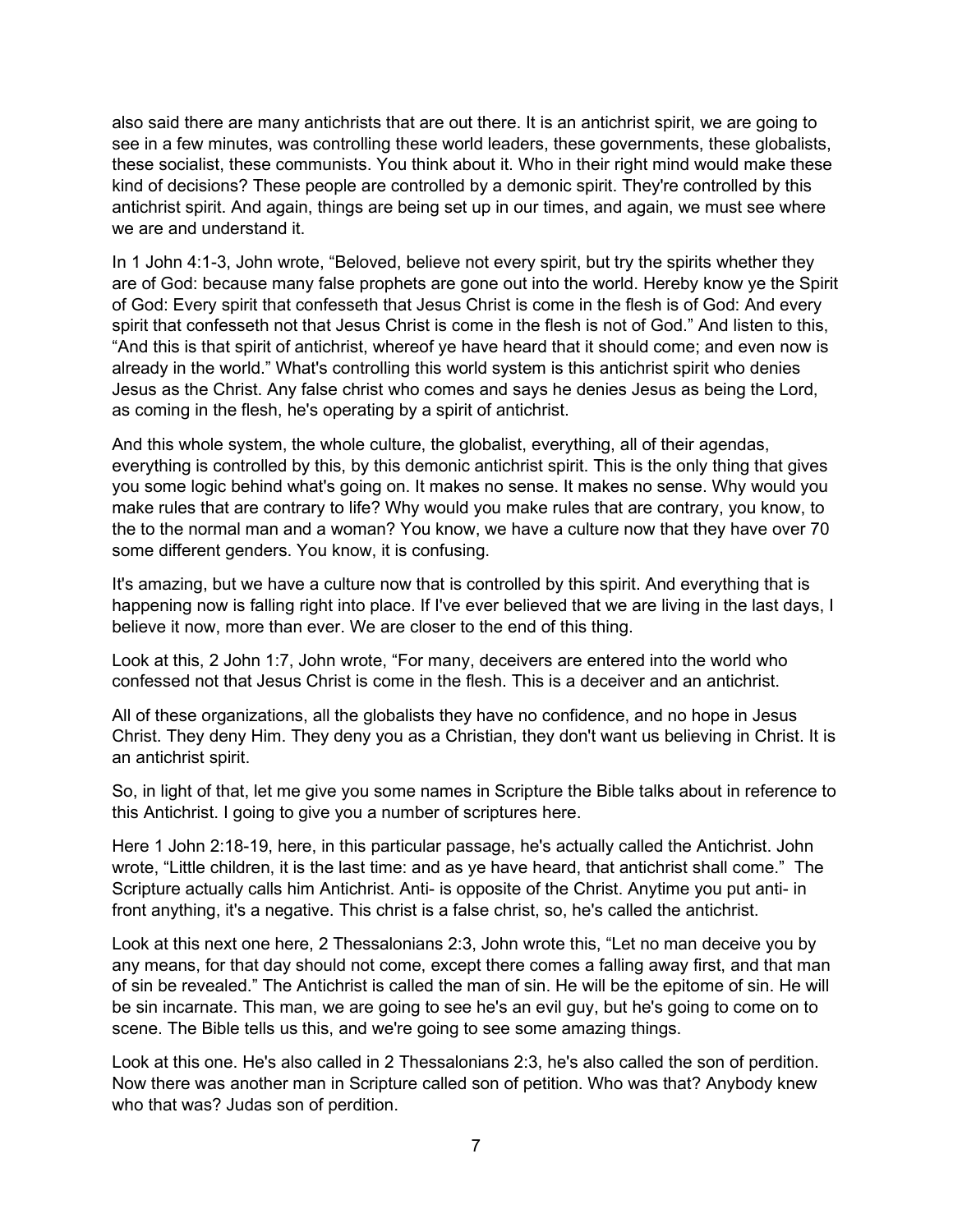What does that term perdition mean? In Christian theology it is a state of eternal punishment and damnation into which a sinful unrepentant person passes after death, damnation, eternal punishment, hell, hellfire, and doom. The antichrist when he surrenders his will to Satan, he will damage souls. The Scripture calls him the son of perdition, the son of judgment, because he's going to yield his will and authority to Satan. So, he's called the son of perdition.

Here's another one, he's called that wicked one, or the lawless one. Second Thessalonian 2:8, "And then shall that Wicked be revealed." He's called that wicked one. So, the term wicked, what does it mean here in the Greek? It means destitute of the Mosaic Law, departing from the law, a violator of the law, a lawless or a wicked person. This man is going to be evil personified, this antichrist. And, you know, we are going to see something in a few minutes, that God is literally going to allow this man to do his bidding in the Earth. You've got to understand saints, everything that is happening, everything that's going on now, whether you agree with it, whether you like it or not, God is allowing it to bring prophecy to pass. You got to hear me. God is moving major chess pieces, major, I call it a moving chess pieces on his prophetic chessboard. He's moving things into place for checkmate.

You know, what checkmate is? Checkmate is going to be eternity with God. God is moving places, people, things, into position for the last days. And we must be discerners of the time in which we are living.

## **Closing**

*Tim Moore:* In our next episode of Christ in Prophecy, Nathan will reveal just what technologies the Great Reset is using to reshape culture into Satan's desired society.

*Nathan Jones:* And, in the episode after that, Tim will reveal the Greatest Reset. What is that? Well, stay tuned to find out!

Before we close, I want to leave you with a very powerful call from Billy Crone. Yes, we are living in scary times, but these are the times God has called us to follow Him. Maranatha!

## **Portion of Billy Crone's Presentation**

**Billy Crone:** Folks, this is a sign the Rapture is getting close. When these things begin to take place, man, you need to stand up, lift up your heads because your redemption is drawing near. That's all the way we need to translate this.

It's not a time to be fearful. It's a time to be faithful. Jesus Christ is coming back to get us. We're not going to be a part of the Antichrist system, the seven year Tribulation. We're not going to have to deal with the Mark of the Beast. That's for the people in the seven year Tribulation. But it's getting close, and we leave prior, so we need to finish strong and get God's Word out, share the Gospel to as many as we can.

We wouldn't want our worst enemy in that timeframe. And if you're here today, you're watching online, I don't know your heart, but God does. You can fool me, but you can't fool God. If you're not truly born again, you better get saved right now. You better take Jesus' offer to save you, to rescue you from the wrath that is coming. He's done it all for you. All you got to do is believe on